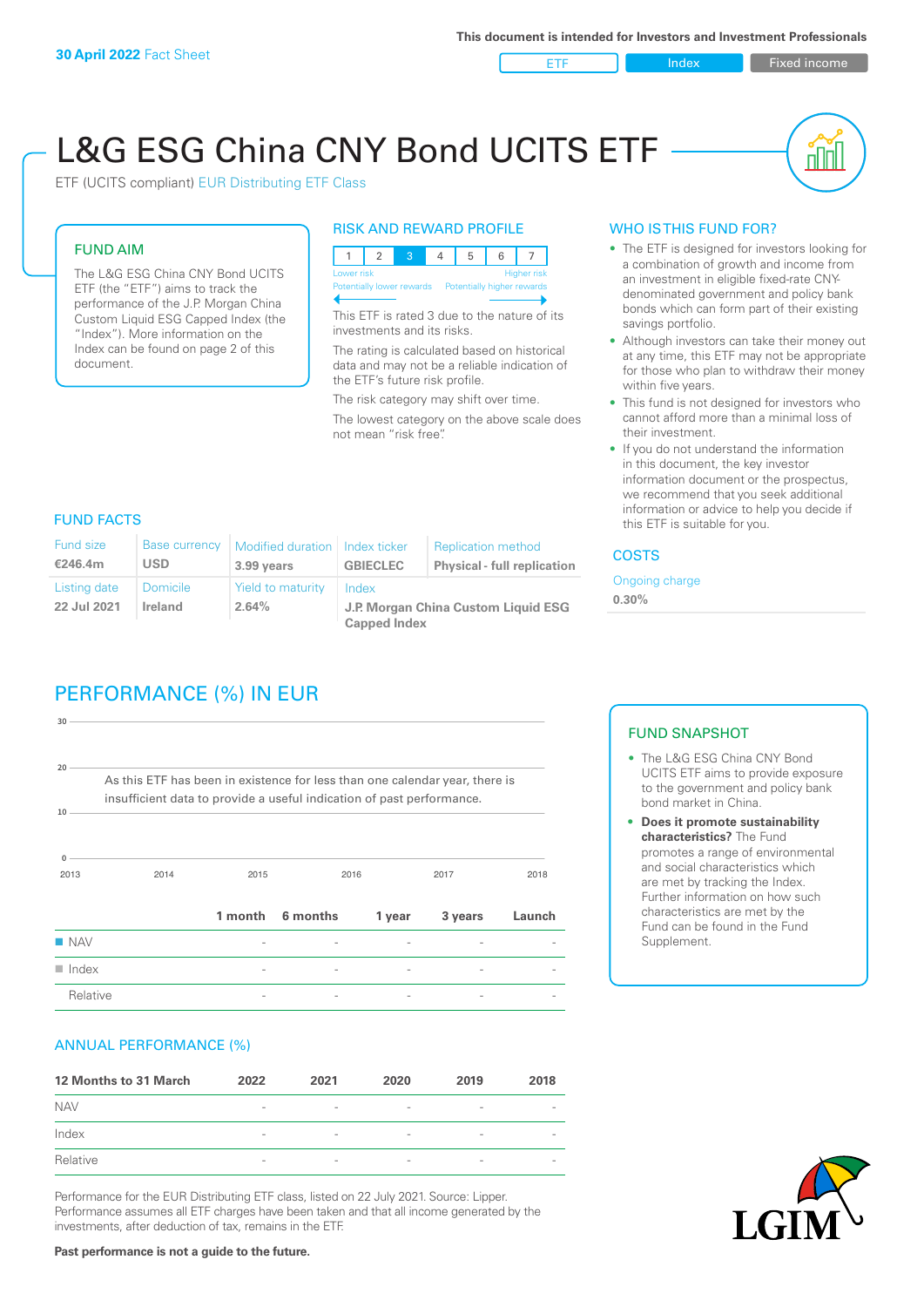### L&G ESG China CNY Bond UCITS ETF

ETF (UCITS compliant) EUR Distributing ETF Class

### PORTFOLIO BREAKDOWN

All data source LGIM unless otherwise stated. Totals may not sum due to rounding. In order to minimise transaction costs, the Fund will not always own all the assets that constitute the index and on occasion it will own assets that are not in the index. The number of fund holdings can also differ from the index due to corporate events and proxy holdings.

|                     |       |                                              |              | Top 10 holdings 17.8%<br>Rest of portfolio 82.2%<br>No. of holdings in ETF 154<br>No. of constituents in Index 162                                                                                                                           |                                                                    |  |
|---------------------|-------|----------------------------------------------|--------------|----------------------------------------------------------------------------------------------------------------------------------------------------------------------------------------------------------------------------------------------|--------------------------------------------------------------------|--|
| <b>CURRENCY (%)</b> |       | <b>YEARSTO MATURITY (%)</b>                  |              | TOP 10 HOLDINGS (%)                                                                                                                                                                                                                          |                                                                    |  |
| ■ CNY               | 100.0 | $\blacksquare$ 0 - 5 Years<br>■ 5 - 10 Years | 61.4<br>38.6 | China 3.27% 19/11/30<br>China 2.85% 04/06/27<br>China 3.02% 27/05/31<br>China 3.02% 22/10/25<br>China 3.25% 06/06/26<br>China 3.03% 11/03/26<br>China 3.01% 13/05/28<br>China 2.69% 12/08/26<br>China 3.29% 23/05/29<br>China 2.47% 02/09/24 | 2.1<br>2.1<br>1.8<br>1.8<br>1.7<br>1.7<br>1.7<br>1.7<br>1.6<br>1.6 |  |
|                     |       | <b>COUNTRY (%)</b><br>China                  | 100.0        |                                                                                                                                                                                                                                              |                                                                    |  |

#### INDEX DESCRIPTION

The Index aims to track the performance of eligible fixed-rate, bullet, CNY-denominated government and policy bank bonds. The index applies an ESG scoring and screening methodology to tilt toward issuers ranked higher on ESG criteria, and to underweight issuers that rank lower.

#### INDEX FUND MANAGEMENT TEAM



The Index Fund Management team comprises 25 fund managers, supported by two analysts. Management oversight is provided by the Global Head of Index Funds. The team has average industry experience of 15 years, of which seven years has been at LGIM, and is focused on achieving the equally important objectives of close tracking and maximising returns.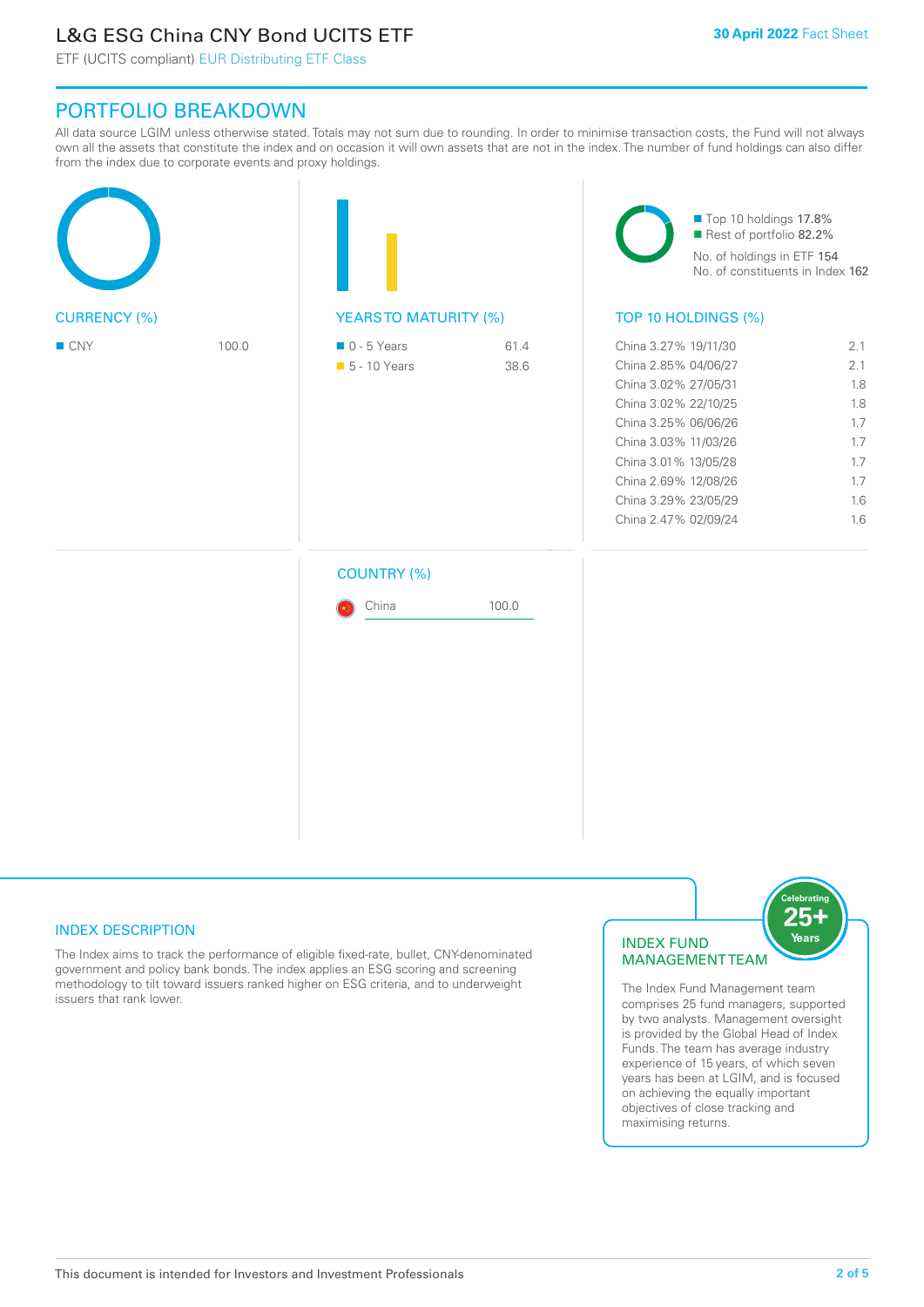## L&G ESG China CNY Bond UCITS ETF

ETF (UCITS compliant) EUR Distributing ETF Class

#### KEY RISKS

- The value of an investment and any income taken from it is not guaranteed and can go down as well as up; you may not get back the amount you originally invested.
- An investment in the ETF involves a significant degree of risk. Any decision to invest should be based on the information contained in the relevant prospectus. Prospective investors should obtain their own independent accounting, tax and legal advice and should consult their own professional advisers to ascertain the suitability of the ETF as an investment.
- Investing in emerging market government and policy bank bonds will expose the ETF to any political, social and economic instability in the relevant countries. Investing in the Chinese Interbank Bond Market via Bond Connect is subject to regulatory risk. The governing rules and regulations of this regime may be subject to change with minimal notice and have the potential to be applied retrospectively. Any suspension imposed by the Chinese authorities on the trading of securities via Bond Connect would have adverse implications for the acquisition and disposition of the ETF's assets.
- Changes to interest rates will have a significant impact on bond prices and the ETF's value.
- If a bond issuer fails to make scheduled coupon payments or fails to repay the principal amount of a bond at maturity (i.e. is in "default"), this may significantly impact the ETF's value.
- Bond markets can be "illiquid" (i.e. have limited trading activity) which may mean that the ETF is not able to buy and sell bonds at fair prices.
- Third party service providers (such as counterparties entering into financial derivative instruments with the ETF or the ETF's depositary) may go bankrupt and fail to pay money due to the ETF or return property belonging to the ETF.
- If the Index provider stops calculating the Index or if the ETF's license to track the Index is terminated, the ETF may have to be closed.
- It may not always be possible to buy and sell ETF shares on a stock exchange or at prices closely reflecting the NAV.
- There is no capital guarantee or protection on the value of the ETF. Investors can lose all the capital invested in the ETF.
- Please refer to the "Risk Factors" section of the Issuer's Prospectus and the Fund Supplement.
- This Fund may have underlying investments that are valued in currencies that are different from the currency of this share class, in which case exchange rate fluctuations will impact the value of your investment. In addition, the return in the currency of this share class may be different to the return in your own currency.

For mo[re inf](https://www.lgimetf.com/)ormation, please refer to the key investor information document on our website Ø

#### TRADING INFORMATION

| Exchange       | <b>Currency ISIN</b> |              | <b>SEDOL</b> | <b>Ticker Bloomberg</b> |  |
|----------------|----------------------|--------------|--------------|-------------------------|--|
| Deutsche Börse | <b>FUR</b>           | IE000F472DU7 |              | BNR4R26 DRGE DRGE GY    |  |

The currency shown is the trading currency of the listing.



#### SPOTLIGHT ON LEGAL & GENERAL INVESTMENT MANAGEMENT

We are one of Europe's largest asset managers and a major global investor, with assets under management of £1,421.5 billion (as at 31 December 2021). We work with a wide range of global clients, including pension schemes, sovereign wealth funds, fund distributors and retail investors.

Source: LGIM internal data as at 31 December 2021. The AUM disclosed aggregates the assets managed by LGIM in the UK, LGIMA in the US and LGIM Asia in Hong Kong. The AUM includes the value of securities and derivatives positions.

#### COUNTRY REGISTRATION



#### AVAILABILITY

| ISA eligible                    | Yes |
|---------------------------------|-----|
| SIPP eligible                   | Yes |
| <b>UK Fund Reporting Status</b> | Yes |

#### TO FIND OUT MORE





Call **0345 070 8684**



Lines are open Monday to Friday 8.30am to 6.00pm. We may record and monitor calls. Call charges will vary.

#### **Index Disclaimer**

Information has been obtained from sources believed to be reliable but J.P. Morgan does not warrant its completeness or accuracy. The Index is used with permission. The Index may not be copied, used, or distributed without J.P. Morgan's prior written approval. Copyright 2021, J.P. Morgan Chase & Co. All rights reserved.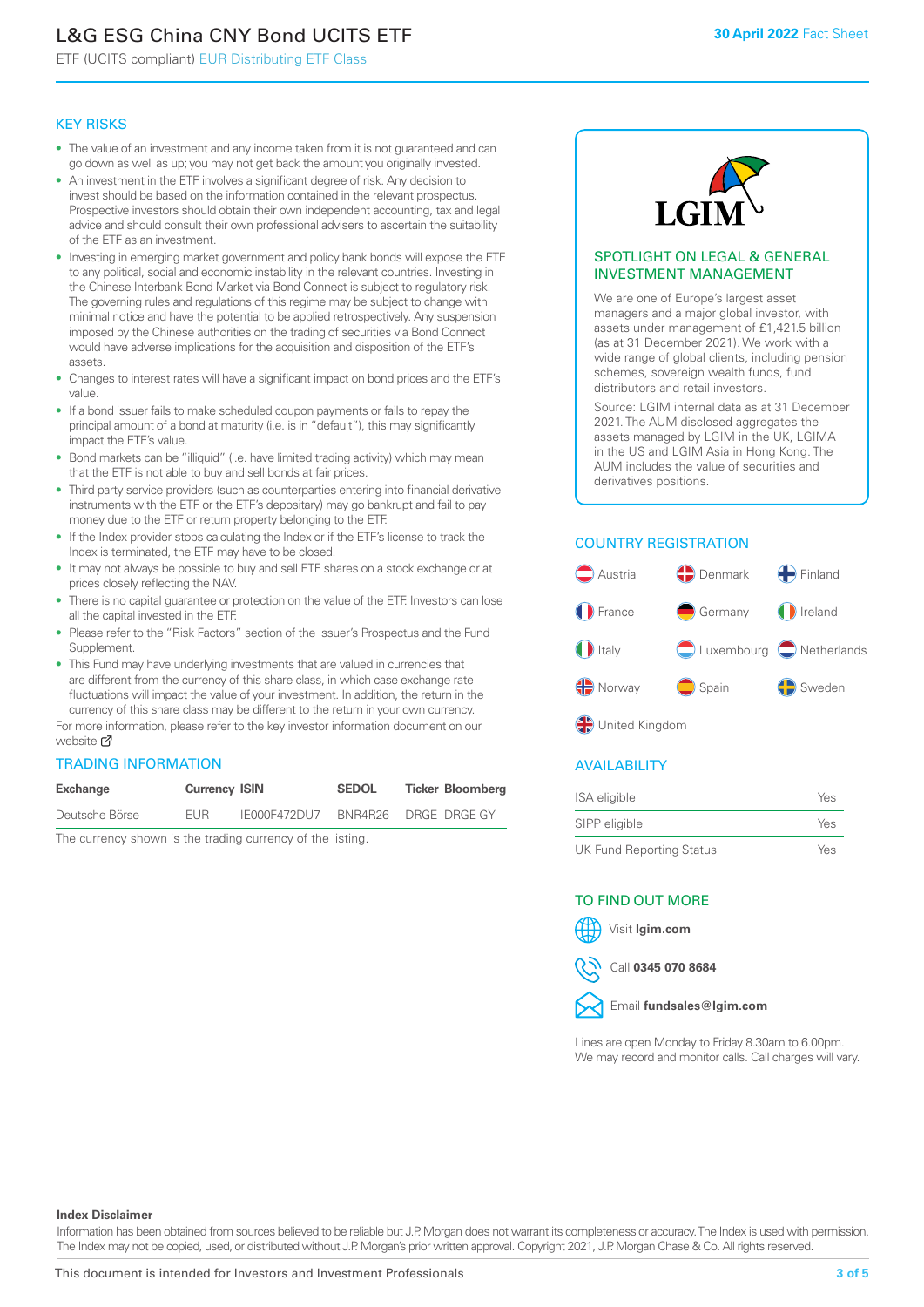### L&G ESG China CNY Bond UCITS ETF

ETF (UCITS compliant) EUR Distributing ETF Class

#### **Important Information**

A copy of the English version of the prospectus of the Fund is available on LGIM Fund Centre and may also be obtained from Legal & General Investment Management, 2 Dublin Landings, Office 1-W-131, North Dock, Dublin 1, Ireland. Where required under national rules, the key investor information document will also be available in the local language of the relevant EEA Member State. A summary of investor rights associated with an investment in the Fund shall be available from www. lgim.com/investor\_rights

We are also obliged to disclose that the Management Company has the right to terminate the arrangements made for marketing.

A decision may be taken at any time to terminate the arrangements made for the marketing of the Fund in any EEA Member State in which it is currently marketed. In such circumstances, Shareholders in the affected EEA Member State will be notified of this decision and will be provided with the opportunity to redeem their shareholding in the Fund free of any charges or deductions for at least 30 working days from the date of such notification.

This is a marketing communication. Please refer to the prospectus of the Fund and to the KIID before making any final investment decisions.

**In the United Kingdom and outside the European Economic Area,** this document is issued by Legal & General Investment Management Limited, authorised and regulated by the Financial Conduct Authority, No. 119272. Registered in England and Wales No. 02091894 with registered office at One Coleman Street, London, EC2R 5AA.

**In the European Economic Area,** this document is issued by LGIM Managers (Europe) Limited, authorised by the Central Bank of Ireland as a UCITS management company (pursuant to European Communities (Undertakings for Collective Investment in Transferable Securities) Regulations, 2011 (S.I. No. 352 of 2011), as amended) and as an alternative investment fund manager with "top up" permissions which enable the firm to carry out certain additional MiFID investment services (pursuant to the European Union (Alternative Investment Fund Managers) Regulations 2013 (S.I. No. 257 of 2013), as amended). Registered in Ireland with the Companies Registration Office (No. 609677). Registered Office: 70 Sir John Rogerson's Quay, Dublin, 2, Ireland. Regulated by the Central Bank of Ireland (No. C173733).

LGIM Managers (Europe) Limited operates a branch network in the European Economic Area, which is subject to supervision by the Central Bank of Ireland. In Italy, the branch office of LGIM Managers (Europe) Limited is subject to limited supervision by the Commissione Nazionale per le società e la Borsa ("CONSOB") and is registered with Banca d'Italia (no. 23978.0) with registered office at Via Uberto Visconti di Modrone, 15, 20122 Milan, (Companies' Register no. MI - 2557936). In Germany, the branch office of LGIM Managers (Europe) Limited is subject to limited supervision by the German Federal Financial Supervisory Authority ("BaFin"). In the Netherlands, the branch office of LGIM Managers (Europe) Limited is subject to limited supervision by the Dutch Authority for the Financial Markets ("AFM") and it is included in the register held by the AFM and registered with the trade register of the Chamber of Commerce under number 74481231. Details about the full extent of our relevant authorisations and permissions are available from us upon request. For further information on our products (including the product prospectuses), please visit our website.

The shares (the "Shares") discussed in this document are issued in relation to the relevant sub-fund (or share class(es) thereof) described in this document (together, the "Fund").

Copyright © 2022 Legal & General. This document is subject to copyright. Any unauthorised use is strictly prohibited. All rights are reserved.

**No investment advice:** We are required to clarify that we are not acting for you in any way in relation to the investment or investment activity to which this document relates. In particular, we will not provide any investment services to you and or advise you on the merits of, or make any recommendation to you in relation to, the terms of any transaction. None of our representatives are authorised to behave in any way which would lead you to believe otherwise. We are not, therefore, responsible for providing you with the protections afforded to some of our clients and you should seek your own independent legal, investment and tax or other advice as you see fit.

**United States information:** This document is not, and under no circumstances is to be construed as, an advertisement or any other step in furtherance of a public offering of shares in the United States or any province or territory thereof, where none of the Fund or the Shares are authorised or registered for distribution and where no prospectus of the Fund has been filed with any securities commission or regulatory authority. Neither this document nor any copy hereof should be taken, transmitted or distributed (directly or indirectly) into the United States. Neither the Fund nor any of the Shares have been or will be registered under the United States Securities Act of 1933 or the Investment Company Act of 1940 or qualified under any applicable state securities statutes.

**No guarantee of accuracy:** This document may contain independent market commentary prepared by us based on publicly available information. We do not warrant, guarantee or otherwise confirm the accuracy or correctness of any information contained herein and any opinions related to product or market activity may change. Any third party data providers used to source the information in this document make no warranties or claims of any kind relating to such data.

**Historical performance** is no indication of future performance: Any historical performance included in this document may be based on back testing. Back testing is the process of evaluating an investment strategy by applying it to historical data to simulate what the performance of such strategy would have been. However, back tested performance is purely hypothetical and is provided in this document solely for informational purposes. Back tested data does not represent actual performance and should not be interpreted as an indication of actual or future performance.

**No offer for sale:** The information contained in this document is neither an offer for sale nor a solicitation of an offer to buy securities. This document should not be used as the basis for any investment decision.

**Risk Warnings:** The Shares are products involving a significant degree of risk and may not be suitable for all types of investor. Any decision to invest should be based on the information contained in the prospectus of the Fund (or any supplements thereto) which includes, inter alia, information on certain risks associated with an investment. The price of any securities may go up or down and an investor may not get back the amount invested. Investors should only invest in a currency-hedged share class if they are willing to forego potential gains from appreciations in the currencies in which the Fund's assets are denominated against the currency of denomination of the relevant hedged share class. Currency hedging employed with respect to the hedged share classes aims to reduce currency risk rather than to eliminate it completely. Investors should also refer to the risk factor entitled "Currency" in the section of the Prospectus entitled "Risk Factors".

**Prospectus:** Investors should refer to the section entitled "Risk Factors" in the Fund's prospectus for further details of these and other risks associated with an investment in the Shares. The information in this document is designed solely for use in the relevant countries in which the Fund has been registered for public distribution and is not intended for residents of any other countries. The distribution of the prospectus and the offering, sale and delivery of Shares in other jurisdictions may be restricted by law.

**For United Kingdom investors:** The Fund is a recognised scheme under section 264 of the Financial Services and Markets Act 2000 and so the prospectus may be distributed to investors in the United Kingdom. Copies of all documents (i.e. the prospectus, the key investor information document, the latest annual audited report and financial statements and semi-annual unaudited report and financial statements and the constitution) are available in the United Kingdom from www.lgim.com.